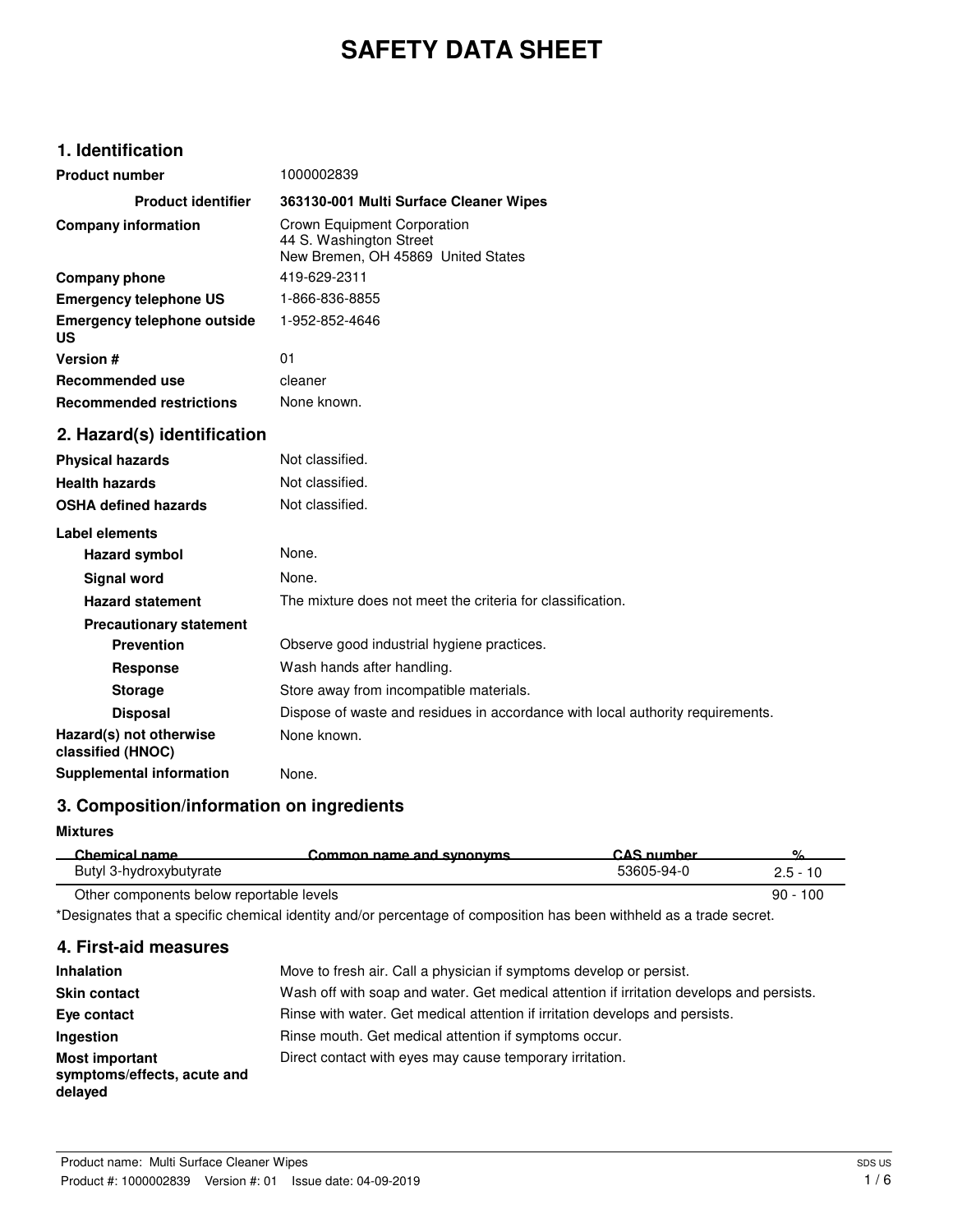**Indication of immediate** Treat symptomatically. **medical attention and special treatment needed** Ensure that medical personnel are aware of the material(s) involved, and take precautions to protect themselves. **General information 5. Fire-fighting measures Suitable extinguishing media** Water fog. Foam. Dry chemical powder. Carbon dioxide (CO2). **Unsuitable extinguishing** Do not use water jet as an extinguisher, as this will spread the fire. **media Specific hazards arising from** During fire, gases hazardous to health may be formed. **the chemical Special protective equipment** Self-contained breathing apparatus and full protective clothing must be worn in case of fire. **and precautions for firefighters Fire fighting** Move containers from fire area if you can do so without risk. **equipment/instructions Specific methods** Use standard firefighting procedures and consider the hazards of other involved materials. General fire hazards **No unusual fire or explosion hazards noted.** 

### **6. Accidental release measures**

| Personal precautions,<br>protective equipment and<br>emergency procedures | Keep unnecessary personnel away. For personal protection, see section 8 of the SDS.                                                                                                                                                                                                              |
|---------------------------------------------------------------------------|--------------------------------------------------------------------------------------------------------------------------------------------------------------------------------------------------------------------------------------------------------------------------------------------------|
| <b>Methods and materials for</b><br>containment and cleaning up           | Large Spills: Stop the flow of material, if this is without risk. Dike the spilled material, where this is<br>possible. Cover with plastic sheet to prevent spreading. Absorb in vermiculite, dry sand or earth<br>and place into containers. Following product recovery, flush area with water. |
|                                                                           | Small Spills: Wipe up with absorbent material (e.g. cloth, fleece). Clean surface thoroughly to<br>remove residual contamination.                                                                                                                                                                |
| <b>Environmental precautions</b>                                          | Never return spills to original containers for re-use. For waste disposal, see section 13 of the SDS.<br>Avoid discharge into drains, water courses or onto the ground.                                                                                                                          |
| 7 Hemalling and stevens                                                   |                                                                                                                                                                                                                                                                                                  |

### **7. Handling and storage**

**Precautions for safe handling** Observe good industrial hygiene practices. Store in original tightly closed container. Store away from incompatible materials (see Section 10 of the SDS). **Conditions for safe storage, including any incompatibilities**

## **8. Exposure controls/personal protection**

| <b>Occupational exposure limits</b>      | No exposure limits noted for ingredient(s).                                                                                                                                                                                                                                                                                                                                                            |
|------------------------------------------|--------------------------------------------------------------------------------------------------------------------------------------------------------------------------------------------------------------------------------------------------------------------------------------------------------------------------------------------------------------------------------------------------------|
| <b>Biological limit values</b>           | No biological exposure limits noted for the ingredient(s).                                                                                                                                                                                                                                                                                                                                             |
| Appropriate engineering<br>controls      | Good general ventilation (typically 10 air changes per hour) should be used. Ventilation rates<br>should be matched to conditions. If applicable, use process enclosures, local exhaust ventilation,<br>or other engineering controls to maintain airborne levels below recommended exposure limits. If<br>exposure limits have not been established, maintain airborne levels to an acceptable level. |
|                                          | Individual protection measures, such as personal protective equipment                                                                                                                                                                                                                                                                                                                                  |
| Eye/face protection                      | Wear safety glasses with side shields (or goggles).                                                                                                                                                                                                                                                                                                                                                    |
| <b>Skin protection</b>                   |                                                                                                                                                                                                                                                                                                                                                                                                        |
| <b>Hand protection</b>                   | Wear appropriate chemical resistant gloves. Suitable gloves can be recommended by the glove<br>supplier.                                                                                                                                                                                                                                                                                               |
| <b>Other</b>                             | Wear suitable protective clothing.                                                                                                                                                                                                                                                                                                                                                                     |
| <b>Respiratory protection</b>            | In case of insufficient ventilation, wear suitable respiratory equipment.                                                                                                                                                                                                                                                                                                                              |
| <b>Thermal hazards</b>                   | Wear appropriate thermal protective clothing, when necessary.                                                                                                                                                                                                                                                                                                                                          |
| <b>General hygiene</b><br>considerations | Always observe good personal hygiene measures, such as washing after handling the material<br>and before eating, drinking, and/or smoking. Routinely wash work clothing and protective<br>equipment to remove contaminants.                                                                                                                                                                            |

## **9. Physical and chemical properties**

#### **Appearance**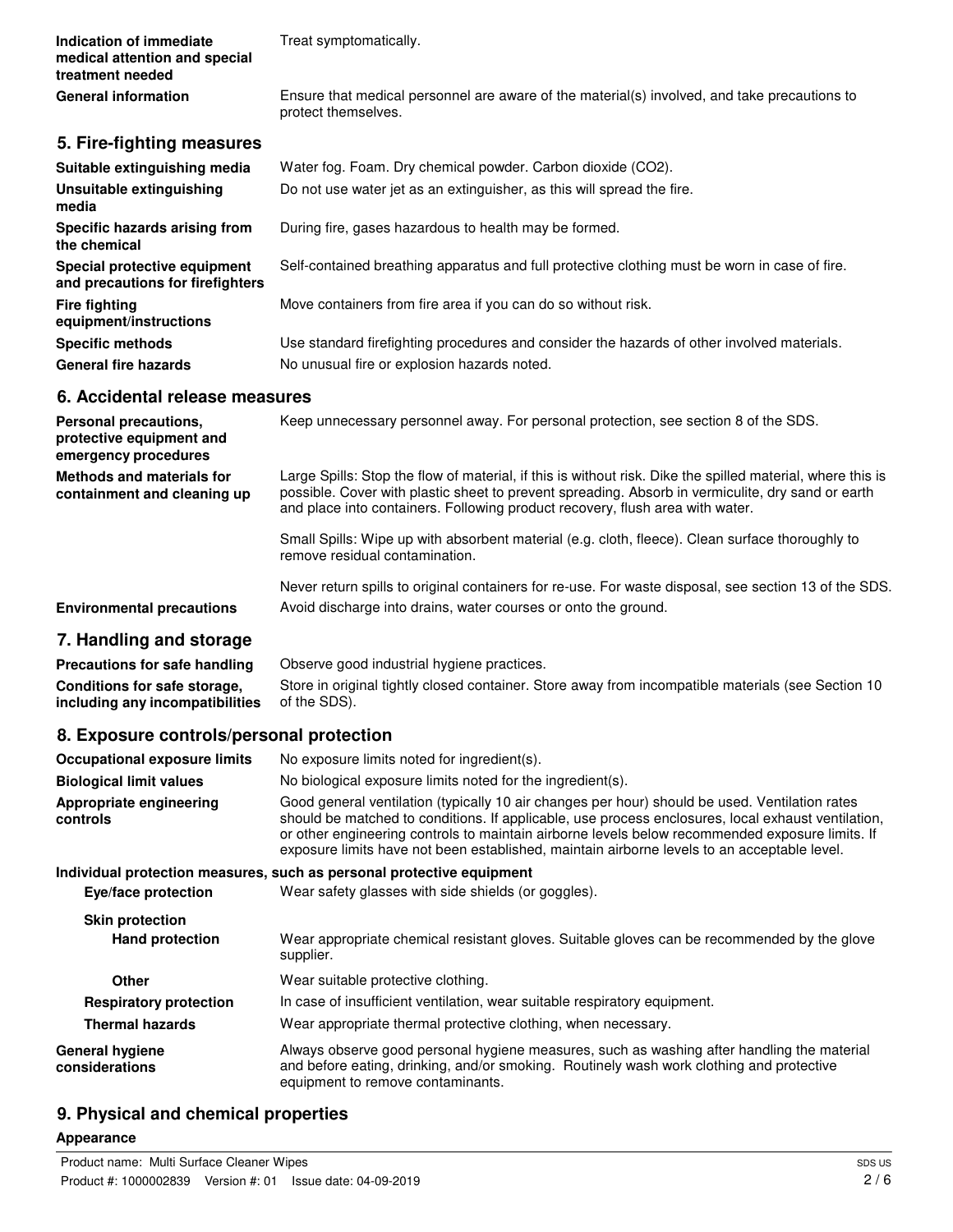| <b>Physical state</b>                             | Solid.                                                                                        |
|---------------------------------------------------|-----------------------------------------------------------------------------------------------|
| Form                                              | Premoistened towel                                                                            |
| Color                                             | Not available.                                                                                |
| Odor                                              | Citrus                                                                                        |
| <b>Odor threshold</b>                             | Not available.                                                                                |
| pH                                                | 4.5 - 6 supplier                                                                              |
| Melting point/freezing point                      | Not available.                                                                                |
| Initial boiling point and boiling<br>range        | Not available.                                                                                |
| <b>Flash point</b>                                | 210.0 °F (98.9 °C) supplier estimated                                                         |
| <b>Evaporation rate</b>                           | Not available.                                                                                |
| Flammability (solid, gas)                         | Not applicable.                                                                               |
| Upper/lower flammability or explosive limits      |                                                                                               |
| <b>Flammability limit - lower</b><br>(%)          | Not available.                                                                                |
| <b>Flammability limit - upper</b><br>(%)          | Not available.                                                                                |
| Explosive limit - lower (%)                       | Not available.                                                                                |
| Explosive limit - upper (%)                       | Not available.                                                                                |
| Vapor pressure                                    | Not available.                                                                                |
| Vapor density                                     | Not available.                                                                                |
| <b>Relative density</b>                           | Not available.                                                                                |
| Solubility(ies)                                   |                                                                                               |
| Solubility (water)                                | Not available.                                                                                |
| <b>Partition coefficient</b><br>(n-octanol/water) | Not available.                                                                                |
| <b>Auto-ignition temperature</b>                  | Not available.                                                                                |
| <b>Decomposition temperature</b>                  | Not available.                                                                                |
| <b>Viscosity</b>                                  | Not available.                                                                                |
| <b>Other information</b>                          |                                                                                               |
| <b>Explosive properties</b>                       | Not explosive.                                                                                |
| <b>Oxidizing properties</b>                       | Not oxidizing.                                                                                |
| <b>Specific gravity</b>                           | 1 supplier estimated                                                                          |
| 10. Stability and reactivity                      |                                                                                               |
| Reactivity                                        | The product is stable and non-reactive under normal conditions of use, storage and transport. |
| <b>Chemical stability</b>                         | Material is stable under normal conditions.                                                   |

| <b>HEACHVILY</b>                             | The product is stable and non-reactive under normal conditions or use, storage and transpor |
|----------------------------------------------|---------------------------------------------------------------------------------------------|
| <b>Chemical stability</b>                    | Material is stable under normal conditions.                                                 |
| <b>Possibility of hazardous</b><br>reactions | No dangerous reaction known under conditions of normal use.                                 |
| <b>Conditions to avoid</b>                   | Avoid temperatures exceeding the flash point. Contact with incompatible materials.          |
| Incompatible materials                       | Strong oxidizing agents.                                                                    |
| <b>Hazardous decomposition</b><br>products   | No hazardous decomposition products are known.                                              |

## **11. Toxicological information**

## **Information on likely routes of exposure**

| <b>Inhalation</b>                                                                  | No adverse effects due to inhalation are expected.       |
|------------------------------------------------------------------------------------|----------------------------------------------------------|
| <b>Skin contact</b>                                                                | No adverse effects due to skin contact are expected.     |
| Eye contact                                                                        | Direct contact with eyes may cause temporary irritation. |
| Ingestion                                                                          | Expected to be a low ingestion hazard.                   |
| Symptoms related to the<br>physical, chemical and<br>toxicological characteristics | Direct contact with eyes may cause temporary irritation. |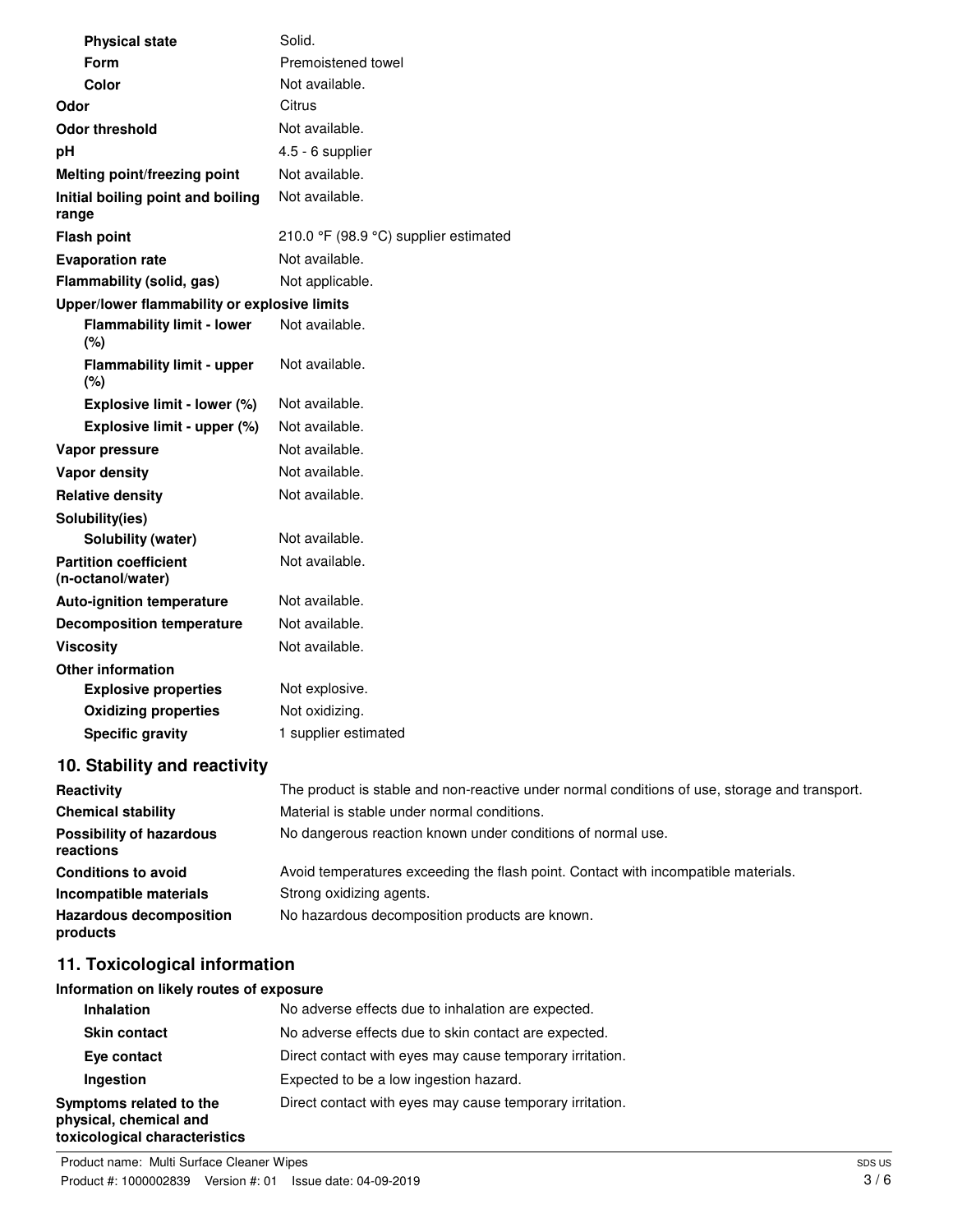| Information on toxicological effects                   |                                                                                                                                                                                                       |  |
|--------------------------------------------------------|-------------------------------------------------------------------------------------------------------------------------------------------------------------------------------------------------------|--|
| <b>Acute toxicity</b>                                  | Not available.                                                                                                                                                                                        |  |
| <b>Skin corrosion/irritation</b>                       | Prolonged skin contact may cause temporary irritation.                                                                                                                                                |  |
| Serious eye damage/eye<br>irritation                   | Direct contact with eyes may cause temporary irritation.                                                                                                                                              |  |
| Respiratory or skin sensitization                      |                                                                                                                                                                                                       |  |
| <b>Respiratory sensitization</b>                       | Not a respiratory sensitizer.                                                                                                                                                                         |  |
| <b>Skin sensitization</b>                              | This product is not expected to cause skin sensitization.                                                                                                                                             |  |
| Germ cell mutagenicity                                 | No data available to indicate product or any components present at greater than 0.1% are<br>mutagenic or genotoxic.                                                                                   |  |
| Carcinogenicity                                        | This product is not considered to be a carcinogen by IARC, ACGIH, NTP, or OSHA.                                                                                                                       |  |
| IARC Monographs. Overall Evaluation of Carcinogenicity |                                                                                                                                                                                                       |  |
| Not listed.                                            | OSHA Specifically Regulated Substances (29 CFR 1910.1001-1050)                                                                                                                                        |  |
| Not regulated.                                         | US. National Toxicology Program (NTP) Report on Carcinogens                                                                                                                                           |  |
| Not listed.                                            |                                                                                                                                                                                                       |  |
| <b>Reproductive toxicity</b>                           | This product is not expected to cause reproductive or developmental effects.                                                                                                                          |  |
| Specific target organ toxicity -<br>single exposure    | Not classified.                                                                                                                                                                                       |  |
| Specific target organ toxicity -<br>repeated exposure  | Not classified.                                                                                                                                                                                       |  |
| <b>Aspiration hazard</b>                               | Not an aspiration hazard.                                                                                                                                                                             |  |
| 12. Ecological information                             |                                                                                                                                                                                                       |  |
| <b>Ecotoxicity</b>                                     | The product is not classified as environmentally hazardous. However, this does not exclude the<br>possibility that large or frequent spills can have a harmful or damaging effect on the environment. |  |
| <b>Product</b>                                         | <b>Test Results</b><br><b>Species</b>                                                                                                                                                                 |  |
| Multi Surface Cleaner Wipes<br><b>Aquatic</b>          |                                                                                                                                                                                                       |  |

| Acute     |      |         |              |
|-----------|------|---------|--------------|
| Crustacea | EC50 | Daphnia | $> 100$ mg/l |
| Fish      | LC50 | Fish    | > 100 mg/l   |

\* Estimates for product may be based on additional component data not shown.

| Persistence and degradability    | No data is available on the degradability of this product.                                                                                                                                 |
|----------------------------------|--------------------------------------------------------------------------------------------------------------------------------------------------------------------------------------------|
| <b>Bioaccumulative potential</b> | No data available.                                                                                                                                                                         |
| Mobility in soil                 | No data available.                                                                                                                                                                         |
| Other adverse effects            | No other adverse environmental effects (e.g. ozone depletion, photochemical ozone creation<br>potential, endocrine disruption, global warming potential) are expected from this component. |

## **13. Disposal considerations**

| <b>Disposal instructions</b>             | Collect and reclaim or dispose in sealed containers at licensed waste disposal site.                                                                                                                                   |
|------------------------------------------|------------------------------------------------------------------------------------------------------------------------------------------------------------------------------------------------------------------------|
| <b>Local disposal regulations</b>        | Dispose in accordance with all applicable regulations.                                                                                                                                                                 |
| Hazardous waste code                     | The waste code should be assigned in discussion between the user, the producer and the waste<br>disposal company.                                                                                                      |
| Waste from residues / unused<br>products | Dispose of in accordance with local regulations. Empty containers or liners may retain some<br>product residues. This material and its container must be disposed of in a safe manner (see:<br>Disposal instructions). |
| Contaminated packaging                   | Since emptied containers may retain product residue, follow label warnings even after container is<br>emptied. Empty containers should be taken to an approved waste handling site for recycling or<br>disposal.       |

## **14. Transport information**

## **DOT**

Not regulated as dangerous goods.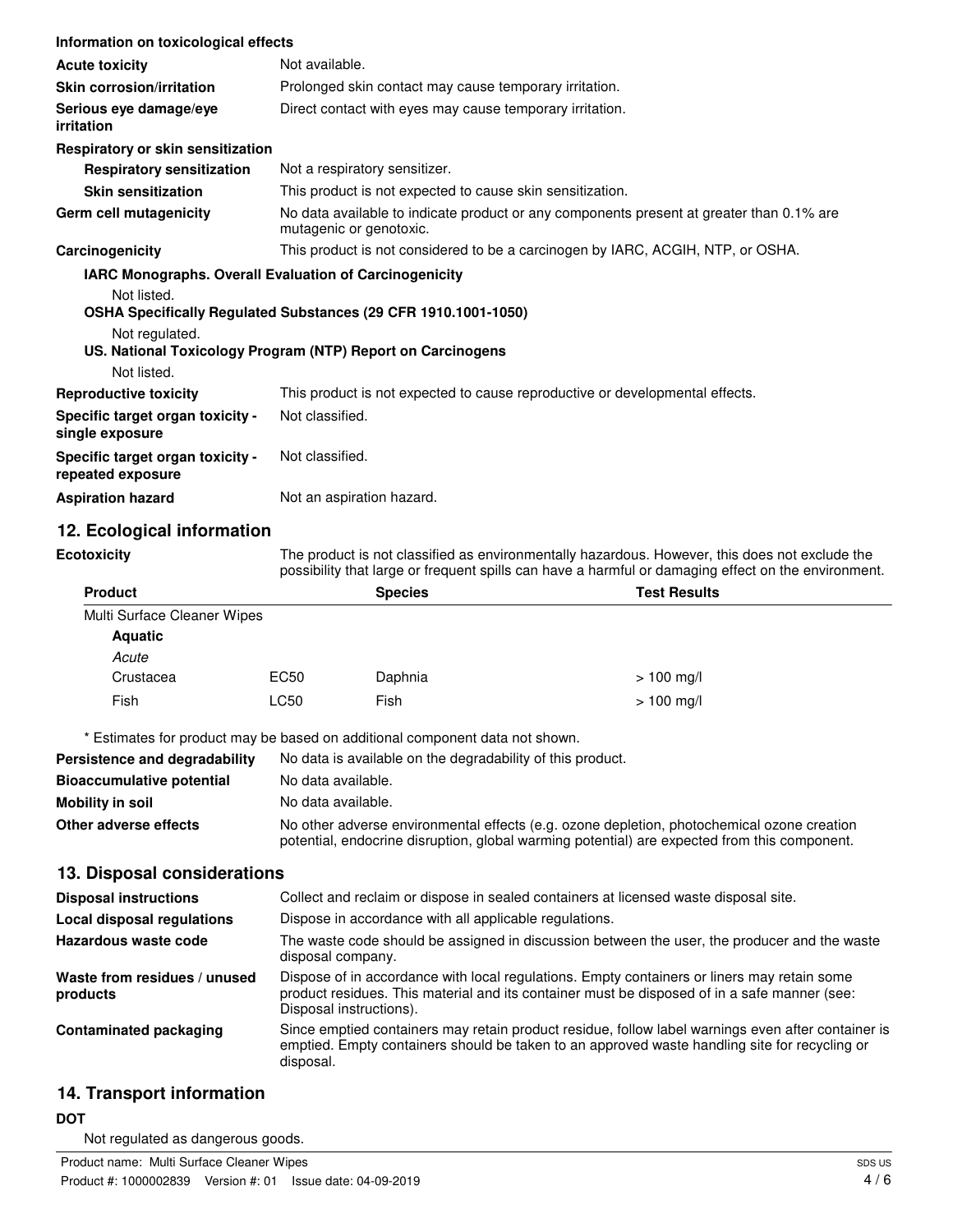#### **IATA**

Not regulated as dangerous goods.

#### **IMDG**

Not regulated as dangerous goods.

**Transport in bulk according to** Not established. **Annex II of MARPOL 73/78 and the IBC Code**

## **15. Regulatory information**

This product is not known to be a "Hazardous Chemical" as defined by the OSHA Hazard Communication Standard, 29 CFR 1910.1200. **US federal regulations**

#### **TSCA Section 12(b) Export Notification (40 CFR 707, Subpt. D)**

Not regulated.

#### **CERCLA Hazardous Substance List (40 CFR 302.4)**

Not listed.

**SARA 304 Emergency release notification**

Not regulated.

**OSHA Specifically Regulated Substances (29 CFR 1910.1001-1050)**

Not regulated.

#### **Superfund Amendments and Reauthorization Act of 1986 (SARA)**

#### **Hazard categories**

Immediate Hazard - No Delayed Hazard - No Fire Hazard - No Pressure Hazard - No Reactivity Hazard - No

#### **SARA 302 Extremely hazardous substance**

Not listed.

## **SARA 311/312 Hazardous** No

**chemical**

#### **SARA 313 (TRI reporting)**

Not regulated.

#### **Other federal regulations**

#### **Clean Air Act (CAA) Section 112 Hazardous Air Pollutants (HAPs) List**

Not regulated.

#### **Clean Air Act (CAA) Section 112(r) Accidental Release Prevention (40 CFR 68.130)**

Not regulated.

**Safe Drinking Water Act** Not regulated.

## **(SDWA)**

#### **US state regulations**

**US. California Controlled Substances. CA Department of Justice (California Health and Safety Code Section 11100)** Not listed.

**US. Massachusetts RTK - Substance List**

Not regulated.

**US. New Jersey Worker and Community Right-to-Know Act**

Not listed.

**US. Pennsylvania Worker and Community Right-to-Know Law** Not listed.

### **US. Rhode Island RTK**

Not regulated.

#### **US. California Proposition 65**

California Safe Drinking Water and Toxic Enforcement Act of 1986 (Proposition 65): This material is not known to contain any chemicals currently listed as carcinogens or reproductive toxins.